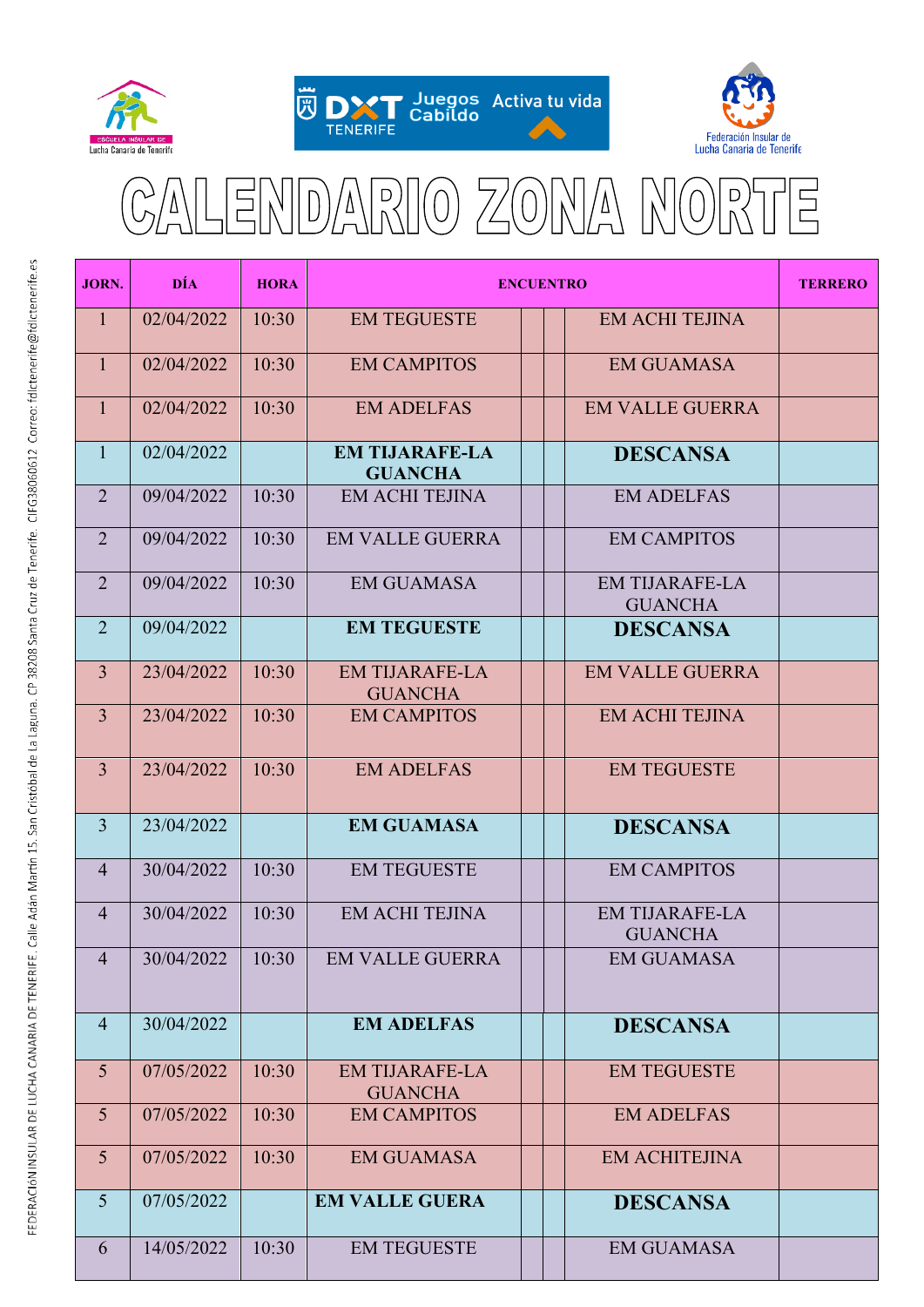| 6               | 14/05/2022 | 10:30 | <b>EM ACHI TEJINA</b>                   |  | <b>EM VALLE GUERRA</b>                  |  |
|-----------------|------------|-------|-----------------------------------------|--|-----------------------------------------|--|
| 6               | 14/05/2022 | 10:30 | <b>EM ADELFAS</b>                       |  | <b>EM TIJARAFE-LA</b><br><b>GUANCHA</b> |  |
| 6               | 14/05/2022 |       | <b>EM CAMPITOS</b>                      |  | <b>DESCANSA</b>                         |  |
| $7\phantom{.0}$ | 21/05/2022 | 10:30 | <b>EM TIJARAFE-LA</b><br><b>GUANCHA</b> |  | <b>EM CAMPITOS</b>                      |  |
| $7\phantom{.0}$ | 21/05/2022 | 10:30 | <b>EM VALLE GUERRA</b>                  |  | <b>EM TEGUESTE</b>                      |  |
| $7\phantom{.0}$ | 21/05/2022 | 10:30 | <b>EM GUAMASA</b>                       |  | <b>EM ADELFAS</b>                       |  |
| $\overline{7}$  | 21/05/2022 |       | <b>EM ACHITEJINA</b>                    |  | <b>DESCANSA</b>                         |  |
| 8               | 28/05/2022 | 10:30 | <b>FINAL NORTE-SUR</b>                  |  |                                         |  |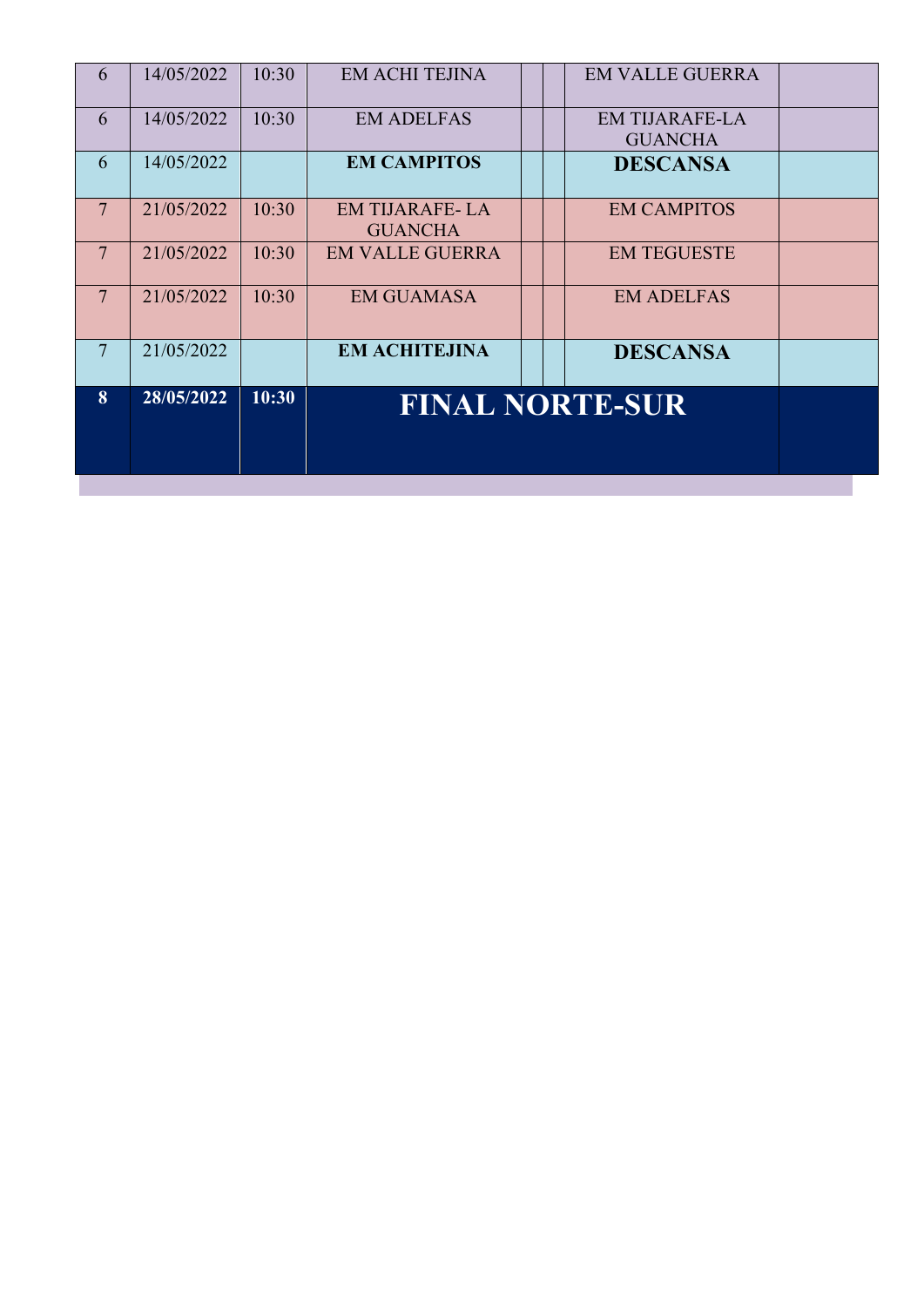





 $\overline{\nabla}$  $\frac{1}{\Gamma}$  $\overline{v}$ 

| <b>JOR</b><br>N. | <b>DÍA</b> | <b>HORA</b> | <b>ENCUENTRO</b>           |  |                                      | <b>TERRERO</b> |
|------------------|------------|-------------|----------------------------|--|--------------------------------------|----------------|
| $\mathbf{1}$     | 02/04/2022 | 10:30       | <b>EM ARGUAMA</b>          |  | <b>EM ARONA</b>                      |                |
| $\mathbf{1}$     | 02/04/2022 | 10:30       | <b>EM LLANO DEL MORO</b>   |  | <b>EM CHIMBESQUE</b>                 |                |
| $\mathbf{1}$     | 02/04/2022 | 10:30       | <b>EM CHIMISAY ARAFO</b>   |  | <b>EM BRISAS DEL</b><br><b>TEIDE</b> |                |
| $\mathbf{1}$     | 02/04/2022 | 10:30       | <b>EM BENCHOMO</b>         |  | <b>EM CANDELARIA</b>                 |                |
| $\overline{2}$   | 09/04/2022 | 10:30       | <b>EM ARONA</b>            |  | <b>EM CHIMISAY</b><br><b>ARAFO</b>   |                |
| $\overline{2}$   | 09/04/2022 | 10:30       | <b>EM BRISAS DEL TEIDE</b> |  | <b>EM LLANO DEL</b><br><b>MORO</b>   |                |
| $\overline{2}$   | 09/04/2022 | 10:30       | <b>EM CHIMBESQUE</b>       |  | <b>EM BENCHOMO</b>                   |                |
| $\overline{2}$   | 09/04/2022 | 10:30       | <b>EM CANDELARIA</b>       |  | <b>EM ARGUAMA</b>                    |                |
| $\overline{3}$   | 23/04/2022 | 10:30       | <b>EM BENCHOMO</b>         |  | <b>EM BRISAS DEL</b><br><b>TEIDE</b> |                |
| $\overline{3}$   | 23/04/2022 | 10:30       | <b>EM LLANO DEL MORO</b>   |  | <b>EM ARONA</b>                      |                |
| $\overline{3}$   | 23/04/2022 | 10:30       | <b>EM CHIMISAY ARAFO</b>   |  | <b>EM ARGUAMA</b>                    |                |
| $\overline{3}$   | 23/04/2022 | 10:30       | <b>EM CHIMBESQUE</b>       |  | <b>EM CANDELARIA</b>                 |                |
| $\overline{4}$   | 30/04/2022 | 10:30       | <b>EM ARGUAMA</b>          |  | <b>EM LLANO DEL</b><br><b>MORO</b>   |                |
| $\overline{4}$   | 30/04/2022 | 10:30       | <b>EM ARONA</b>            |  | <b>EM BENCHOMO</b>                   |                |
| $\overline{4}$   | 30/04/2022 | 10:30       | <b>EM BRISAS DEL TEIDE</b> |  | <b>EM CHIMBESQUE</b>                 |                |
| $\overline{4}$   | 30/04/2022 | 10:30       | <b>EM CANDELARIA</b>       |  | <b>EM CHIMISAY</b><br><b>ARAFO</b>   |                |
| 5                | 07/05/2022 | 10:30       | <b>EM BENCHOMO</b>         |  | <b>EM ARGUAMA</b>                    |                |
| 5                | 07/05/2022 | 10:30       | <b>EM LLANO DEL MORO</b>   |  | <b>EM CHIMISAY</b><br><b>ARAFO</b>   |                |
| 5                | 07/05/2022 | 10:30       | <b>EM CHIMBESQUE</b>       |  | <b>EM ARONA</b>                      |                |
| 5                | 07/05/2022 | 10:30       | <b>EM BRISAS DEL TEIDE</b> |  | <b>EM CANDELARIA</b>                 |                |
| 6                | 14/05/2022 | 10:30       | <b>EM ARGUAMA</b>          |  | <b>EM CHIMBESQUE</b>                 |                |